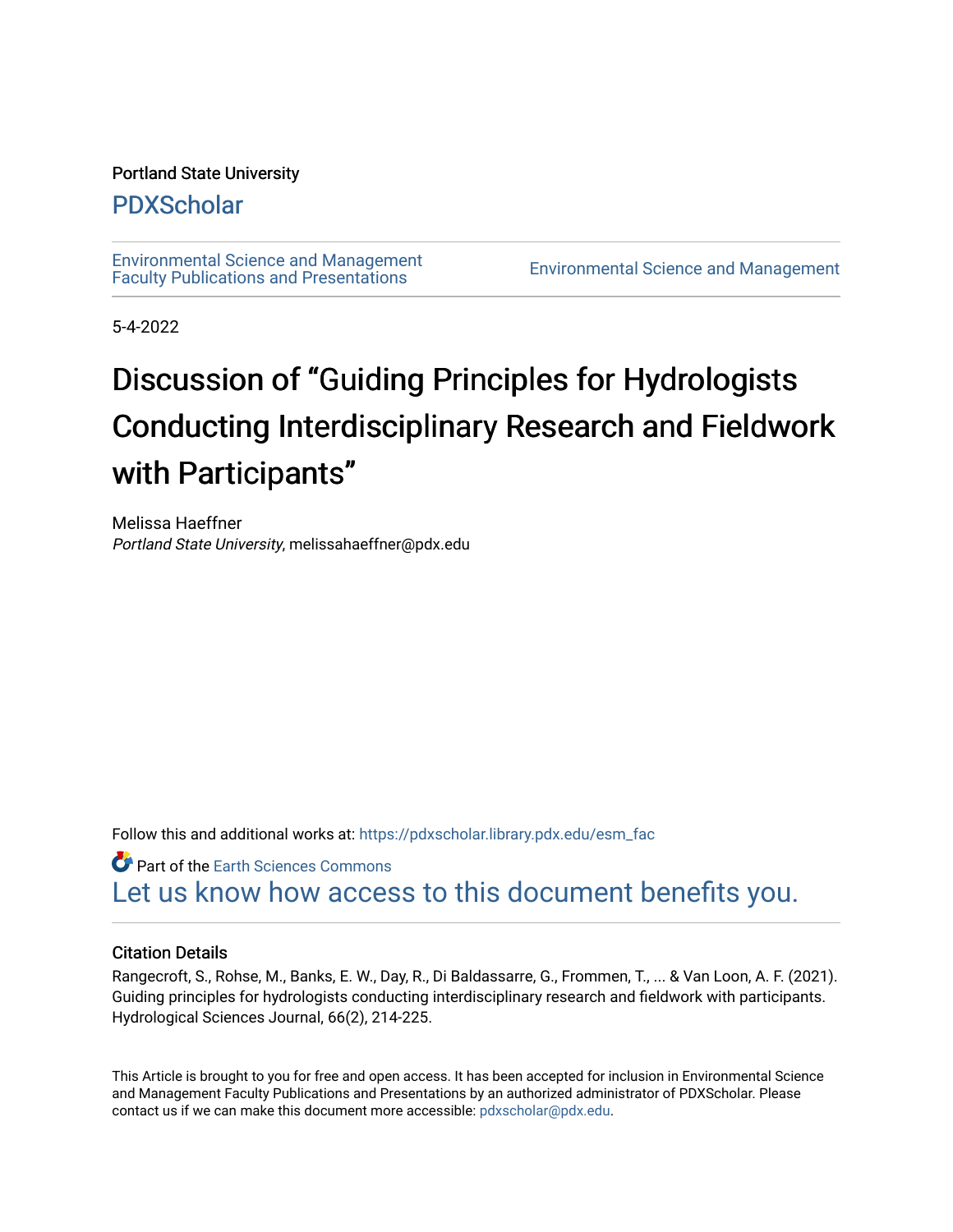



# **Hydrological Sciences Journal**

**ISSN: (Print) (Online) Journal homepage:<https://www.tandfonline.com/loi/thsj20>**

# **Discussion of "Guiding principles for hydrologists conducting interdisciplinary research and fieldwork with participants"**

**Melissa Haeffner**

**To cite this article:** Melissa Haeffner (2022) Discussion of "Guiding principles for hydrologists conducting interdisciplinary research and fieldwork with participants", Hydrological Sciences Journal, 67:7, 1145-1148, DOI: [10.1080/02626667.2022.2060109](https://www.tandfonline.com/action/showCitFormats?doi=10.1080/02626667.2022.2060109)

**To link to this article:** <https://doi.org/10.1080/02626667.2022.2060109>



Published online: 04 May 2022.



 $\overrightarrow{S}$  [Submit your article to this journal](https://www.tandfonline.com/action/authorSubmission?journalCode=thsj20&show=instructions)  $\overrightarrow{S}$ 





 $\overrightarrow{Q}$  [View related articles](https://www.tandfonline.com/doi/mlt/10.1080/02626667.2022.2060109)  $\overrightarrow{C}$ 



[View Crossmark data](http://crossmark.crossref.org/dialog/?doi=10.1080/02626667.2022.2060109&domain=pdf&date_stamp=2022-05-04)

|--|

ng articles: 1 View citing articles  $\mathbb{Z}$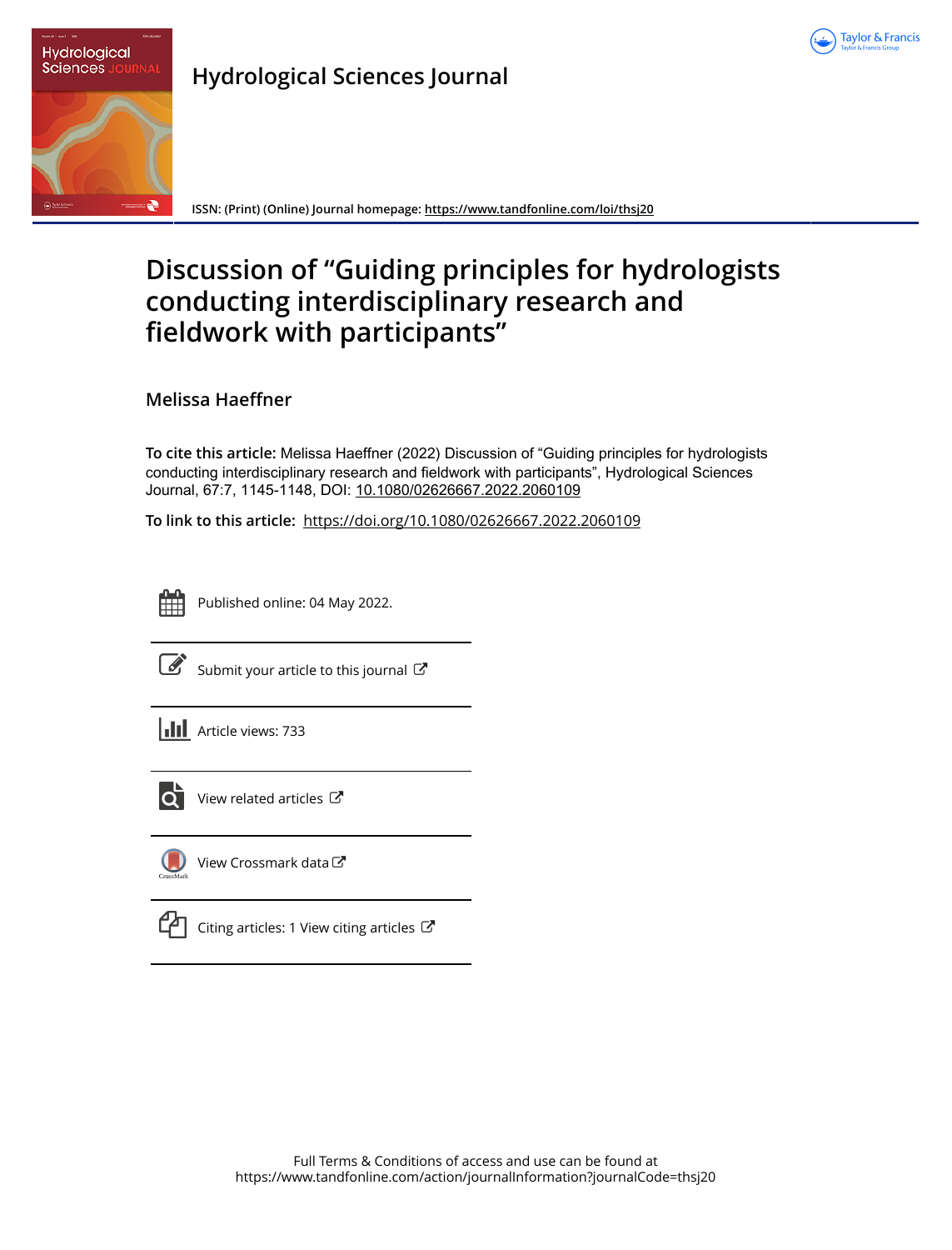#### **DISCUSSION**



Check for updates

# **Discussion of "Guiding principles for hydrologists conducting interdisciplinary research and fieldwork with participants"**

### Melissa Haeffner<sup>D</sup>

Department of Environmental Science and Management, Portland State University, Portland, Oregon, United States

#### **ABSTRACT**

Rangecroft et al. [\(2021\)](#page-5-0) offer a set of principles for conducting interdisciplinary research and fieldwork with participants from a hydrologist perspective. In this invited paper, I present some thoughts from a social scientist's perspective, not to disagree with their points but to add to them. Specifically, I use my sociology background and interdisciplinary experiences to reflect on qualitative evaluative criteria, power dynamics in the scientific community, barriers to interdisciplinary research, and approaches to overcome obstacles. Individual researchers can educate themselves about other disciplines, and there are also opportunities for institutional change on the part of universities, funders, and journals to support interdisciplinary work. I am enthusiastic about the emerging hydrology–social science collaborations I am witnessing. Indeed, I hope that more of my social science colleagues will see the unlimited potential of studying water systems with hydrologists and engineers, as I have.

#### **ARTICLE HISTORY**  Received 27 June 2021

Accepted 15 October 2021

**EDITOR**  A. Castellarin

**ASSOCIATE EDITOR**  H. Kreibich

**KEYWORDS**  interdisciplinary; social science; qualitative research

## **Introduction**

<span id="page-2-2"></span><span id="page-2-1"></span>Calls for interdisciplinary research are ubiquitous (Wickson *et al*. [2006](#page-5-1), Brown *et al*. [2010](#page-5-2), Brandt *et al*. [2013,](#page-5-3) Castree *et al*. [2014\)](#page-5-4). However, difficulties often remain obscured behind these general calls. Getting interdisciplinary projects started, completed, funded, and published is fraught with barriers at every turn. Rangecroft *et al*. [\(2021](#page-5-0)) have assembled an impressive, high-calibre team to design a list of best practices for hydrologists working with social scientists to overcome some of these hurdles. I applaud Rangecroft *et al*.'s ([2021\)](#page-5-0) forthrightness in stating that interdisciplinary research is hard but rewarding. I agree with their assertion that "collaborative discussions and research between the social and natural sciences can significantly enhance the research design and process, producing holistic outputs" (Rangecroft *et al*. [2021,](#page-5-0) p. 221). I have witnessed the same in my own research and fieldwork with participants.<sup>[1](#page-2-0)</sup> I am not an expert in all social science fields or methods, but I use my experience and background here to heed Rangecroft et al.'s call "for other interdisciplinary scientists to share their experiences with others to help further guidance on these important considerations" ([2021,](#page-5-0) p. 223). As far as advice for going forward, individual researchers can educate themselves about different disciplines, but institutional change among universities, funders, and scientific journals is essential for promoting interdisciplinary research.

### **Qualitative evaluative criteria**

<span id="page-2-5"></span>In terms of individual education, we spend years learning how to evaluate scientific rigour in our own disciplines, but rarely learn how it is assessed in others. Rangecroft *et al*. ([2021](#page-5-0), p. 222) say "whilst there might be discrepancies in the data obtained from the different methodologies, this does not mean that one approach and its results may be 'valid' and the other not . . .." Rather, we can evaluate research on its own merits rather than by how it "lines up" with other approaches. For example, while quantitative research prioritizes reliability, validity, and generalizability, qualitative standards privilege trustworthiness and authenticity (Creswell [2014](#page-5-5)). Evaluating qualitative research using qualitative metrics honours the contributions of qualitative work to provide historical and social contextualization that is crucial to understanding hydrological model outputs.

<span id="page-2-4"></span><span id="page-2-3"></span>Trustworthiness means that the research is credible, confirmable, dependable, transferable, and reflexive (Marshall and Rossman [2014\)](#page-5-6). Similar to internal validity, authors must demonstrate that the information they present is a *credible*  representation of the individual or community. There are several techniques qualitative researchers use – triangulation is one of them, where the author presents corroborative data from different sources or uses multiple methods to answer the research question. Studies must also demonstrate *confirmability*, or sufficient confidence that the data speak for themselves and not the biases of the researchers. To demonstrate they meet this criteria, social scientists might document an audit

CONTACT Melissa Haeffner **on** melh32@pdx.edu **□** Portland State University, Portland, Oregon, United States

<span id="page-2-0"></span>Sally Rangecroft, Melanie Rohse, Eddie W. Banks, Rosie Day, Giuliano Di Baldassarre, Theresa Frommen, Yasunori Hayashi, Britta Höllermann, Karen Lebek, Elena Mondino, Maria Rusca, Marthe Wens & Anne F. Van Loon (2021) Guiding principles for hydrologists conducting interdisciplinary research and fieldwork with participants, Hydrological Sciences Journal, 66:2, 214–225, doi:[10.1080/02626667.2020.1852241.](http://10.1080/02626667.2020.1852241)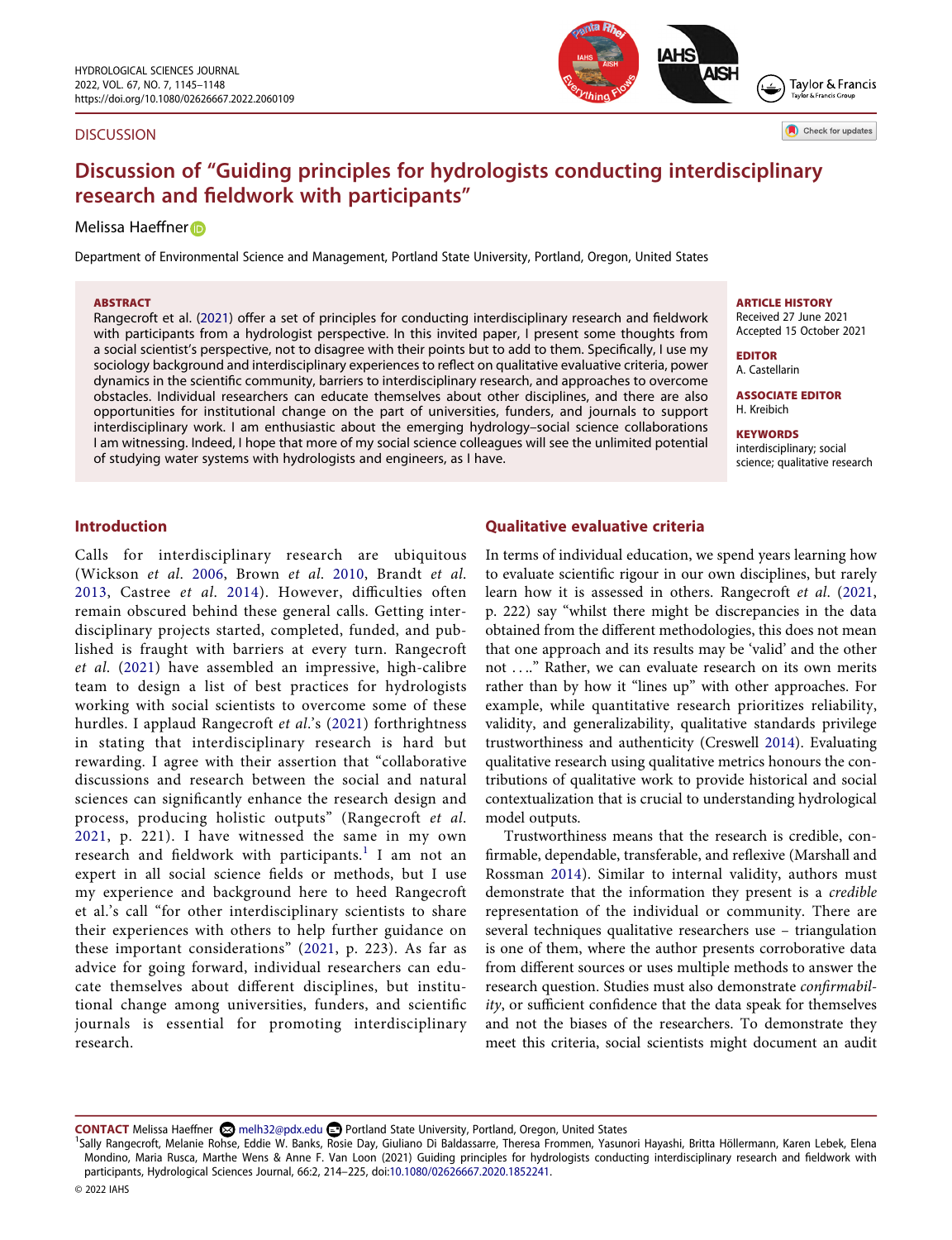trail detailing the data collection process and analysis. Similar to reliability, qualitative studies must be *dependable*, or show that the findings are consistent over time (Guba and Lincoln [1989](#page-5-7)). To account for this, a researcher might incorporate a code–recode technique in which they code (or look for themes in) the data, and recode it after a hiatus to compare agreement between the two coded sets. While quantitative research prioritizes generalizability, the value of small-n studies lies in their *transferability*, or the lessons learned that might be useful in understanding other cases. A common technique to establish transferability is by using thick description, or writing about the context in great detail so that other researchers can identify what is useful in order to apply their findings to other cases. *Reflexivity* is a standard that requires self-reflection on the part of the researcher regarding their own individual biases as well as the societal preconceptions they bring to their research. To demonstrate reflexivity, authors might include a positionality statement that describes their philosophy or theoretical background, and its potential influence on the study at hand.

Qualitative data, first and foremost, belong to the participants. After all, their perceptions, opinions, and characteristics are theirs to choose to give to researchers or not. Therefore, qualitative researchers must also attend to *authenticity*, including being fair regarding how well the participants' views are honoured and true to how stakeholders understand their own reality. Authenticity can be evaluated by involving stakeholders in the research process, checking interpretations for errors, continuously confirming consent throughout the process (rather than only at the beginning), disseminating findings for broader impacts, and systematically following up to assess outcomes (Guba and Lincoln [1989\)](#page-5-7).

<span id="page-3-4"></span>To do all of this, qualitative-based research articles might be substantially longer than quantitative studies. To properly present the information for readers to evaluate the trustworthiness and authenticity of the study, articles may take different forms than the traditional introduction, methods, results, discussion, conclusion format preferred by hydrology journals. One can see how it might be difficult for hydrologists to read or peer review social science articles and why hydrology journals might not want to publish them. This presents a barrier to information exchange between natural and social sciences, but one that can be overcome. Journals can create special issues and invite interdisciplinary-based articles; they could seek out reviewers who can evaluate one aspect of a mixed-methods approach while another reviewer focuses on another piece. Journals that want to start conversations between researchers might broaden the types of articles they accept.

### **Standards and ethics**

Rangecroft *et al*. [\(2021](#page-5-0)) also choose as one of their main principles *strict adherence to the highest standards of research ethics when involving stakeholders in research*. The authors outline the basics of the how and why to maintain confidentiality and anonymity, obtain consent from both individuals and communities, commit to fairness as an ongoing process, and consider cultural differences around ethics from country to country. Usually, the university institutional review board

(IRB) reviews research designs involving participants, and formal training is required to meet basic standards. However, these are only guides and should be critically examined. This is where social scientists trained in critical theory can add value to support culturally sensitive research design. For example, the IRB in the United States officially uses the phrase "human subjects research." The terminology "subjects" is offensive to many people since it reinforces notions of colonialism and being controlled as a "subject" of the state. Also, to be the subject of something is to *be* discussed as opposed to being the one *who discusses*, taking away a person's agency to be a part of the discussion. Using this language might dissuade already reluctant potential participants. This is one example of when language can lead to lower response rates and samples that are biased towards certain cultures while excluding others. Community-engaged research (CEnR) is a methodology that moves away from the "participant as subject" frame and towards a more equal partnership in building healthy communities. Some social scientists specialize in such methods and can aid in the design of ethical research protocols. True engagement with communities requires more time and effort than unidirectional consulting or informing, and needs to be budgeted for accordingly.

<span id="page-3-2"></span>Furthermore, not all scientific data have been collected or used in ethical ways, and some communities are rightfully sceptical of researchers. D'Ignazio and Klein [\(2020](#page-5-8)) remind us that data are not neutral or objective and it is important to be mindful of our presence as researchers when building trust with partners and participants. Many Indigenous nations have organized internal review boards to protect their members from the harms of data extraction for the benefit of others. Working with Indigenous peoples and working on Indigenous lands and waters requires extra training, and it is advisable to hire (and compensate) Indigenous social scientists who are well versed in decolonizing methodologies when working with tribal communities (Smith [1999\)](#page-5-9).

### <span id="page-3-9"></span>**Power dynamics in the scientific community**

<span id="page-3-8"></span><span id="page-3-7"></span><span id="page-3-6"></span><span id="page-3-5"></span><span id="page-3-3"></span><span id="page-3-1"></span><span id="page-3-0"></span>Rangecroft *et al*. [\(2021](#page-5-0)) point out that there may be power dynamics at play among researchers within interdisciplinary collaborations. To add to what they already presented, there is evidence that interdisciplinary researchers are more likely to be early-career scholars (Rhoten and Pfirman [2007\)](#page-5-10). The disproportionate expectations of work intensification and neoliberal priorities on early-career faculty contribute to uneven workloads between senior and junior researchers (Caretta *et al*. [2018](#page-5-11)). Early-career researchers have less influence and fewer funding sources than senior faculty and may feel constrained to speak up out of fear that doing so might hurt their tenure case. It is also interesting that research shows interdisciplinary researchers are more likely to be female (Leahey [2006](#page-5-12), Abramo *et al*. [2013\)](#page-5-13). Gender discrimination, sexual harassment, and other abuses of power in academia have been widely documented (Gutiérrez y Muhs *et al*. [2012](#page-5-14), Franco-Orozco and Franco-Orozco [2018,](#page-5-15) Mansfield *et al*. [2019,](#page-5-16) Niemann *et al*. [2020](#page-5-17)). Interdisciplinary researchers need to do triple work to establish themselves in their chosen field, become familiar with a second discipline, and build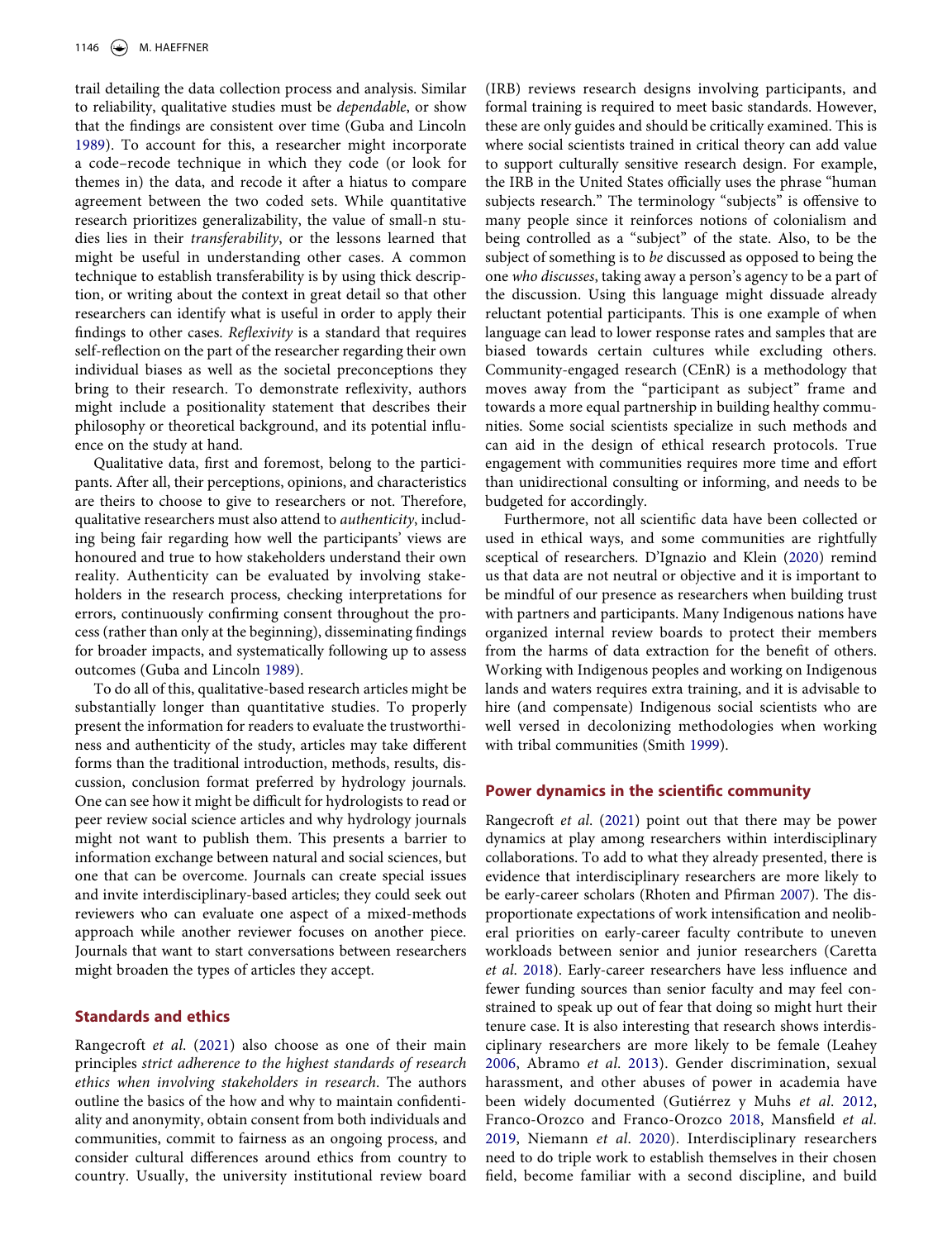bridges across these disciplines. For early career and women researchers, they have to do all this while also battling social discrimination. This may put them in a precarious position unless senior faculty deliberately seek out and uplift less established scholars.

<span id="page-4-11"></span><span id="page-4-6"></span><span id="page-4-3"></span>There are also power dynamics at play between scientific disciplines. Rangecroft *et al*. [\(2021](#page-5-0)) focus on how hydrologists can learn from social scientists. This is a necessary step that Wesselink *et al*. [\(2017](#page-5-18)) say must follow the choice to collaborate – making hydrology and social science equal partners. Consider that Overland and Sovacool ([2020](#page-5-19)) found that the natural sciences received 7.7 times more funding than the social sciences on all topics related to climate change between 1990 and 2018. Jaffe ([2014\)](#page-5-20) also found a bipolar distribution in journal citations, with higher rates in the natural sciences than social sciences. It is clear that the natural sciences have more power than social science in academia today. Sociohydrology research, which attempts to consider the human dimensions of water systems (Sivapalan *et al*. [2012\)](#page-5-21), remains heavily dominated by hydrologists (Xu *et al*. [2018](#page-5-22)). One may ask: if it is indeed dominated by hydrologists, is it truly interdisciplinary? At the same time, Rusca and Di Baldassarre ([2019](#page-5-23)) note that both hydrologists and social scientists must reflect on their role in producing and reproducing asymmetrical relationships. Natural and social scientists alike should think about what we want the future of coupled human–water systems research to look like. What are the spaces of overlap and how can we learn from each other?

# <span id="page-4-13"></span><span id="page-4-10"></span><span id="page-4-8"></span>**My personal experience working in interdisciplinary research**

<span id="page-4-2"></span>Personally, I have witnessed a greater effort by natural scientists to bring in social scientists as true co-collaborators (for example, a hydrologist invited me to write this commentary). In one project, natural scientists trusted me to lead them through deep qualitative analysis, which they considered "foreign" and "alien" (Haeffner *et al.* [2022\)](#page-5-24). When I first suggested the research design (a collaborative autoethnography), they immediately asked me if it could be replicated, something I had never been asked before. They asked me "Is this data?" referring to their interview answers and reflection journals. I, on the other hand, almost exclusively use personal perceptions as data and had never questioned its legitimacy. They were used to studying others; they were not used to studying themselves. What saved the study was the fact that we were part of a leadership workshop and we started off with a commitment to learning from each other. It took several years and several revisions to complete a paper which was a culmination of existential, metaphysical conversations about what we know (*ontology*), how we know it (*epistemology*), what methods we use to test our theories (*methodology*), and our value systems (*axiology*). In the end, we were able to define a shared purpose across disciplines, commit to respect and humility by facing our own biases, and persevere despite insufficient resources. It might not be necessary for all hydrologists to engage in that particular method, although they might find some value in being a participant in social science research to see what it is like, and social scientists would do well to personally invite them. Social scientists should likewise join natural scientists in their field research. I, for one, enjoy stomping <span id="page-4-5"></span>around riverbeds with my hydrology colleagues (Nielson *et al*. [2018](#page-5-25)). Opportunities such as these are why I do research. I hope more natural scientists invite social scientists across all disciplines to their projects and vice versa. I see this happening in many spaces, but they are often initiated by individual researchers rather than institutionalized by university departments (although Rangecroft *et al*. [2021](#page-5-0), p. 223 see a trend in this direction). Rangecroft *et al*.'s ([2021](#page-5-0)) paper would be a welcome reading assignment in core college courses to introduce students to the practicality of working across disciplines as the new standard.

In another project, a marsh restoration science team allowed me to assemble an Advisory Group of stakeholders and rightsholders that was not part of the original research design, but one I thought would add authenticity and trustworthiness to our results. We deliberately chose specific experts who lived in the sites we were studying who could proofread our research design to ensure it was culturally sensitive for our target audience. We were also conducting focus groups in areas where we did not have previous connections and formed the Advisory Group to establish trust, help us recruit participants, and evaluate our interpretations of the data. I also asked the natural scientist researchers to facilitate the focus group discussions. This helped the natural scientists trust the social science data and to see how human perceptions relate to their data (in this case, social and ecological metrics of restoration success). Again, the successes of this project were the direct result of the willingness of the natural scientists to engage with social data collection.

## **Paths forward**

<span id="page-4-14"></span><span id="page-4-12"></span><span id="page-4-9"></span><span id="page-4-7"></span><span id="page-4-4"></span><span id="page-4-1"></span><span id="page-4-0"></span>Anecdotally, I see both social scientists and hydrologists as interested in forging new collaborations to advance water science. The 2021 Sociohydrology Conference in Delft, Netherlands attracted over 300 global researchers from hydrology, engineering, and the social sciences. At other conferences I've attended, I noticed that the hydrologists tended to go to the hydrology sessions while the social scientists attended the social science sessions. I was pleasantly surprised to find the audiences mixed at the Delft conference. This gives me hope that scientists are eager to work through their initial resistance to other disciplines and transcend the worn-out dualities that have siloed academia in the past. This might be because of the particular people involved, but I do see evidence that scientists everywhere are tired of the "same old, same old." The editors of *Nature Sustainability* ([2021\)](#page-5-26), for example, recently wrote "some scholars have started to wonder if water studies research has become a bit, well, stagnant." Meanwhile, scholars working on interdisciplinary research in sociohydrology and hydrosocial studies have been embarking on exciting new research on the historical context of groundwater development (Mukherjee [2020\)](#page-5-27), the social psychology of water use (Daniel *et al*. [2021](#page-5-28)), the connection between shifts in regulatory regimes and global water markets (Pacheco-Vega [2019](#page-5-29)), the social consequences of water mismanagement (Wurl *et al*. [2018\)](#page-5-30), and how legacies of racism and classism impact the lived experience of drought (Savelli *et al*. [2021\)](#page-5-31). With the focus on justice that hydrosocial studies bring, (Zwarteveen and Boelens [2014\)](#page-5-32), I am hopeful that we can advance water